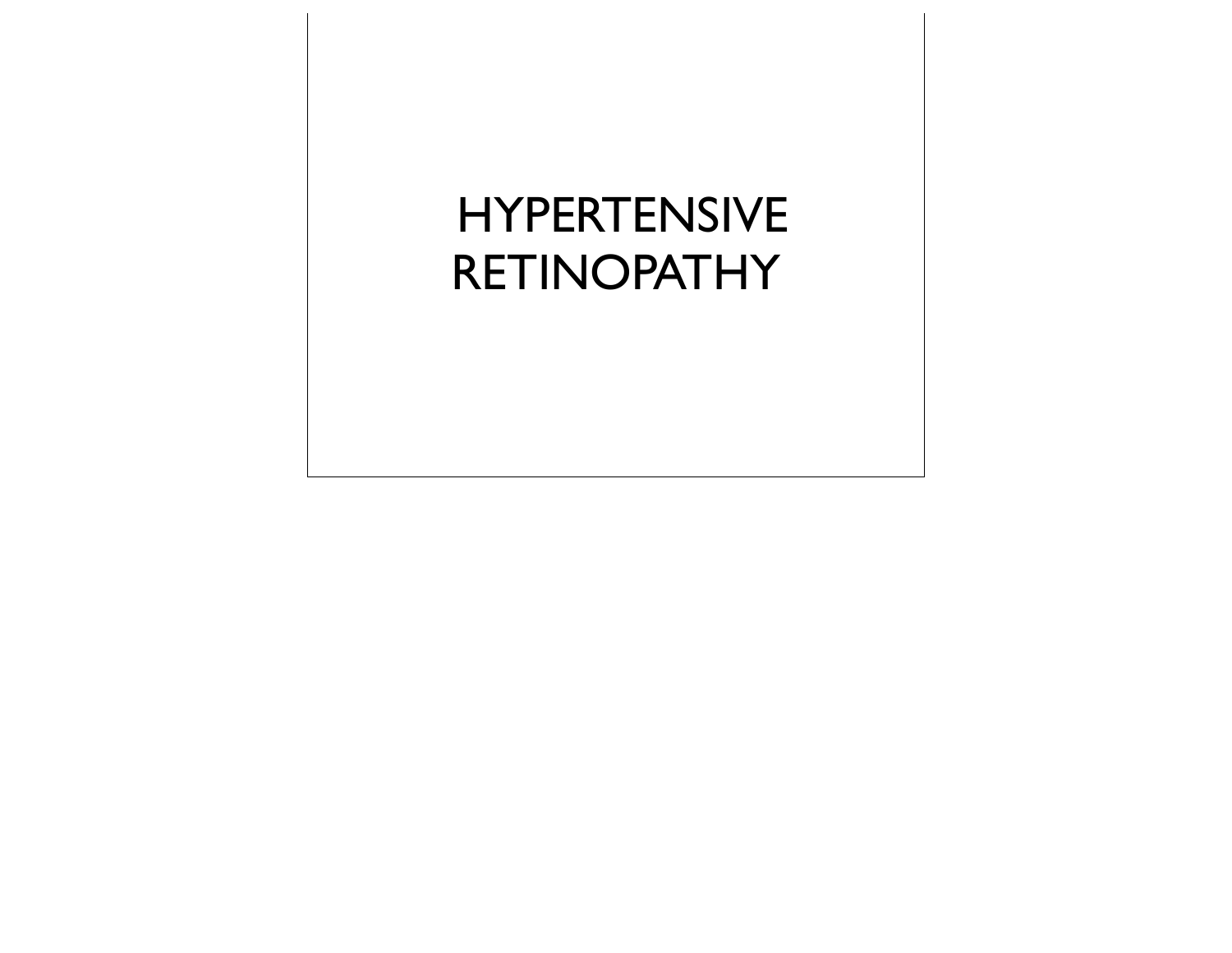## **DEFINITION**

Damage to the retina from injury to the vasculature from the hypertensive process

 -Ocular changes may be first sign of need for hypertensive treatment in asymptomatic patient.

-Symptomatic patient w/ visual changes from hypertension may need to be referred to ophthalmologist.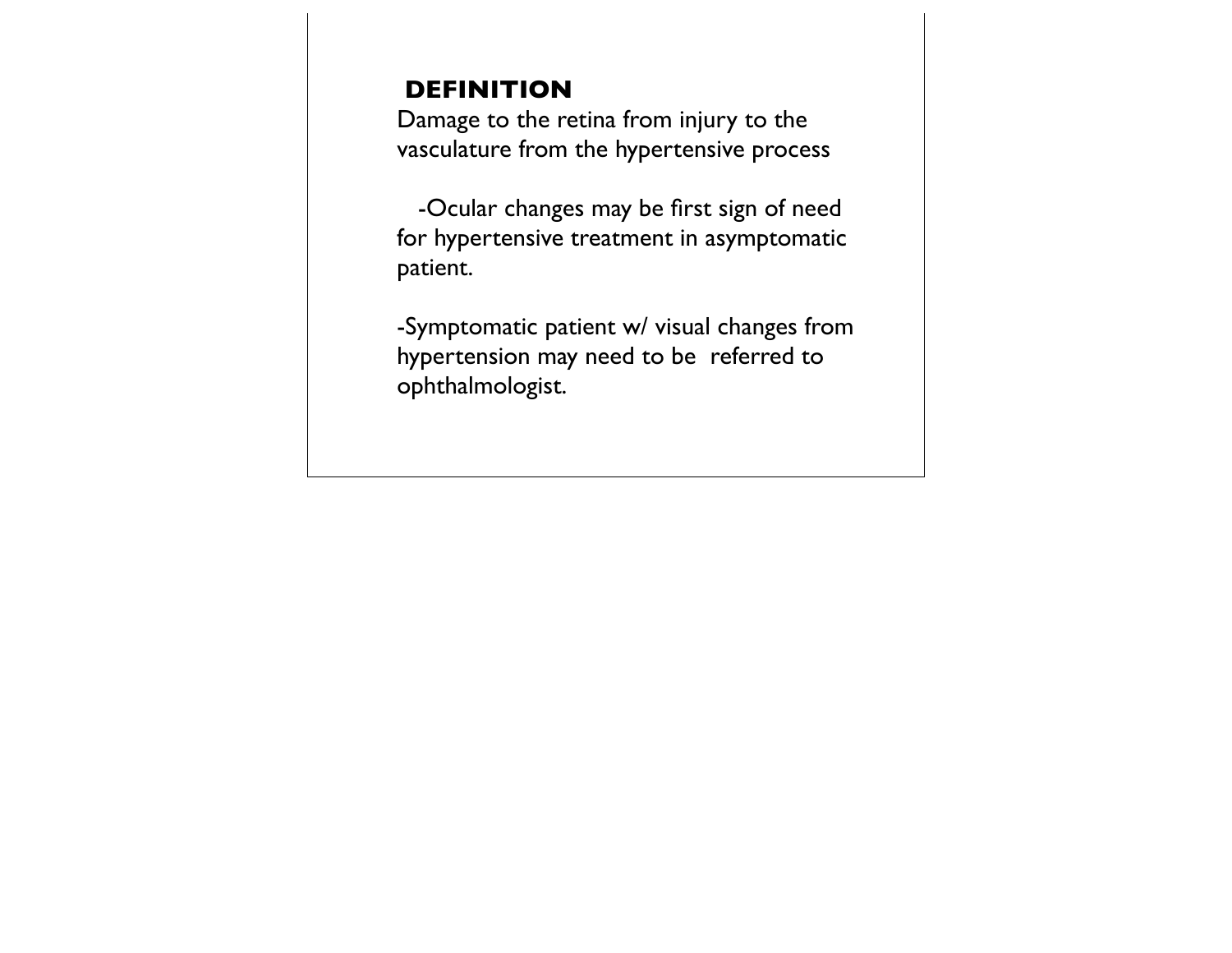#### **ETIOLOGY/ PATHOPHYSIOLOGY due to ischemia and exudate-**

 1.Earliest changes in the terminal arterioles.

 2.Chronic changes in the main arterioles 3.Changes related to auto regulation of vessels and ocular/blood barrier-

a. Retina-strong regulation and barrier

b. Optic nerve-fair regulation/poor barrier

c. Choroid-poor regulation and barrier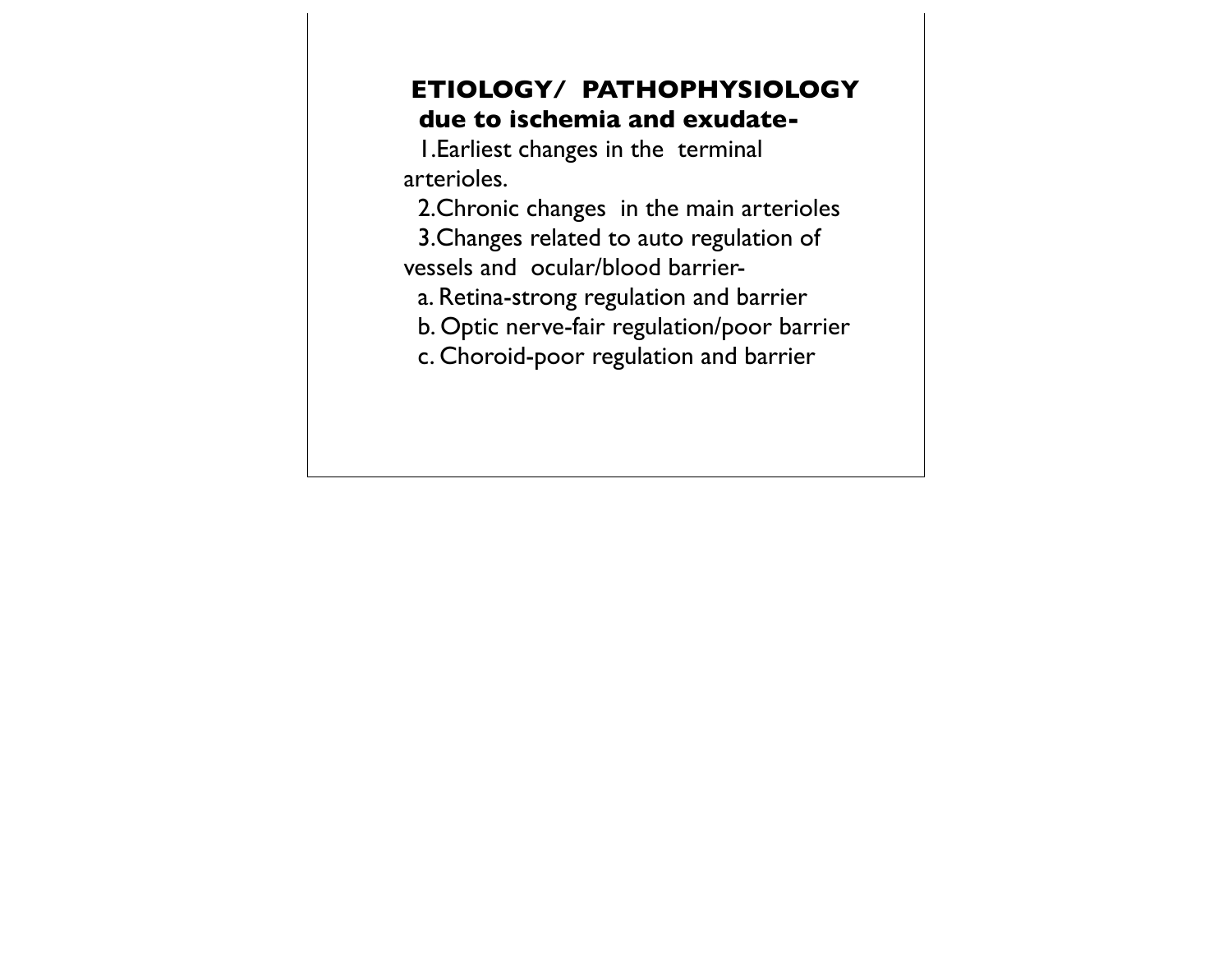# **CLINICAL**

## Symptoms-

Acutely-Headache, Blurred Vision, Usually Diastolic Blood Pressure Greater Than 115

Chronically-Asymptomatic Until Significant Changes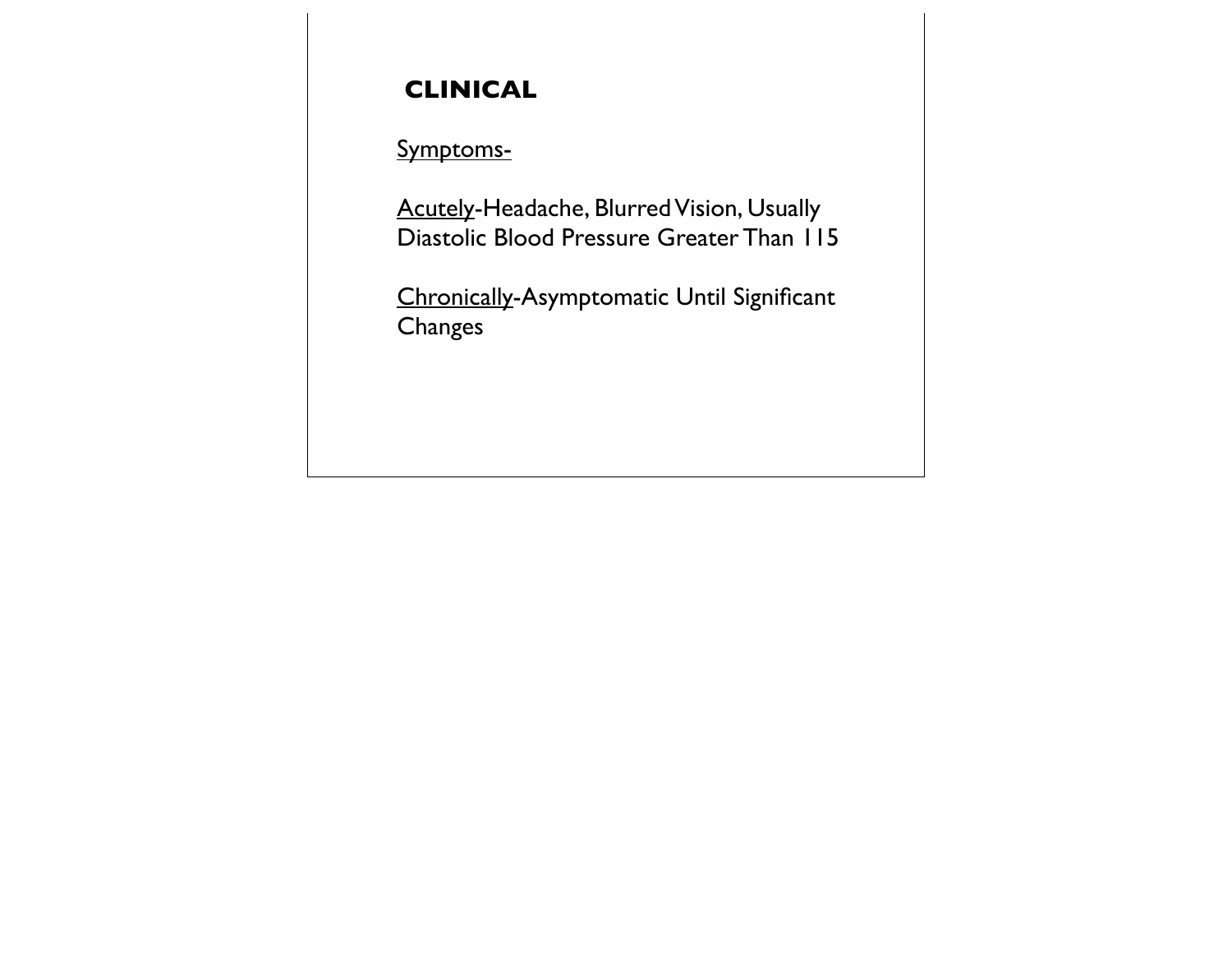#### **EXAM w/acute malignant hypertension-**

1.Focal intra-retinal peri-arteriolar transudates (FIPT) are only seen in malignant arterial hypertension= Focal, oval, small, white lesions-deep in retina, associated with major arteriole vessels. Not= cotton-wool spots. With dilation of vessels. No occlusion. Increased flow with leak. 2. Optic disc edema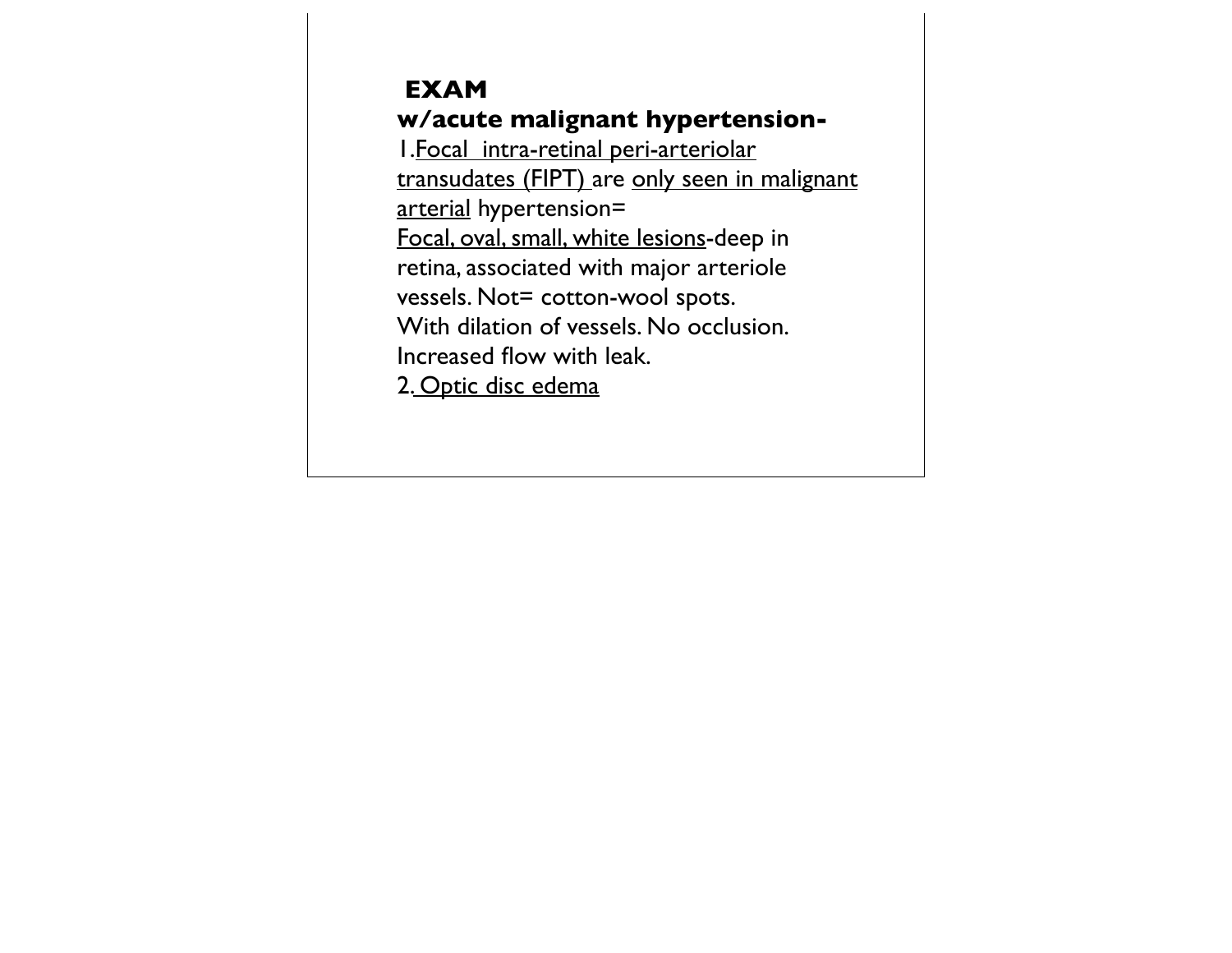#### **Other Findings-**

 1. Cotton- Wool Spots-fluffy, white lesionslevel of nerve fibers= non-perfusion

2. Micro aneurysms from capillary obliteration

3. Not Seen --Blot retinal hemorrhages

4. Cystoid macular edema> Retinal

**detachment**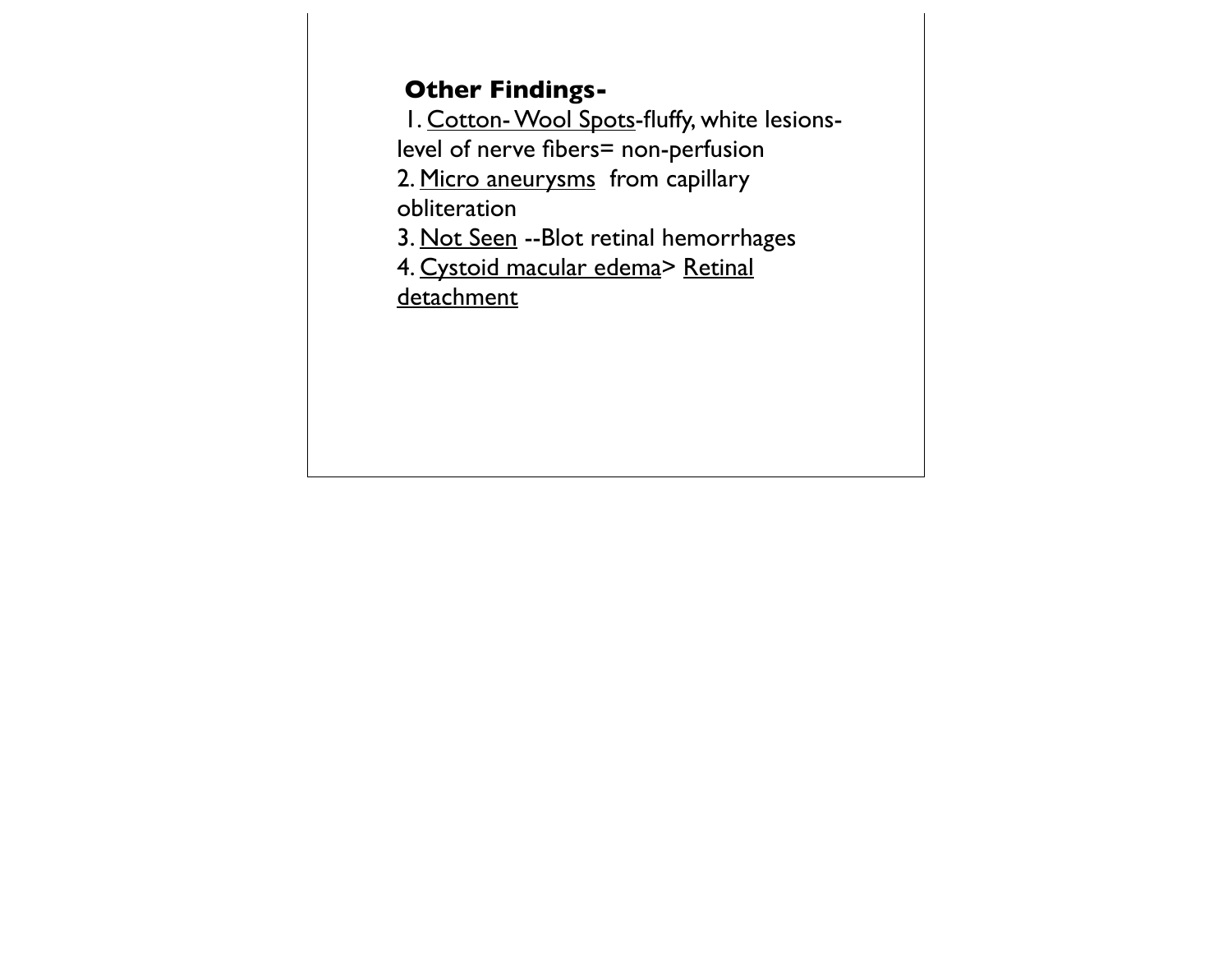#### **Chronic hypertensive changes-**

 1.Narrowing of vessels- - a.Copper- (red-brown sclerosis )/Silver (opaque sclerosis) wiring of arterioles -b. Arteriovenous nicking(stretching of basement membrane of vein )by arteriole 2. Retinal hemorrhages 3. Vascular tortuosity 4. Patches of atrophy 5. Optic disc pallor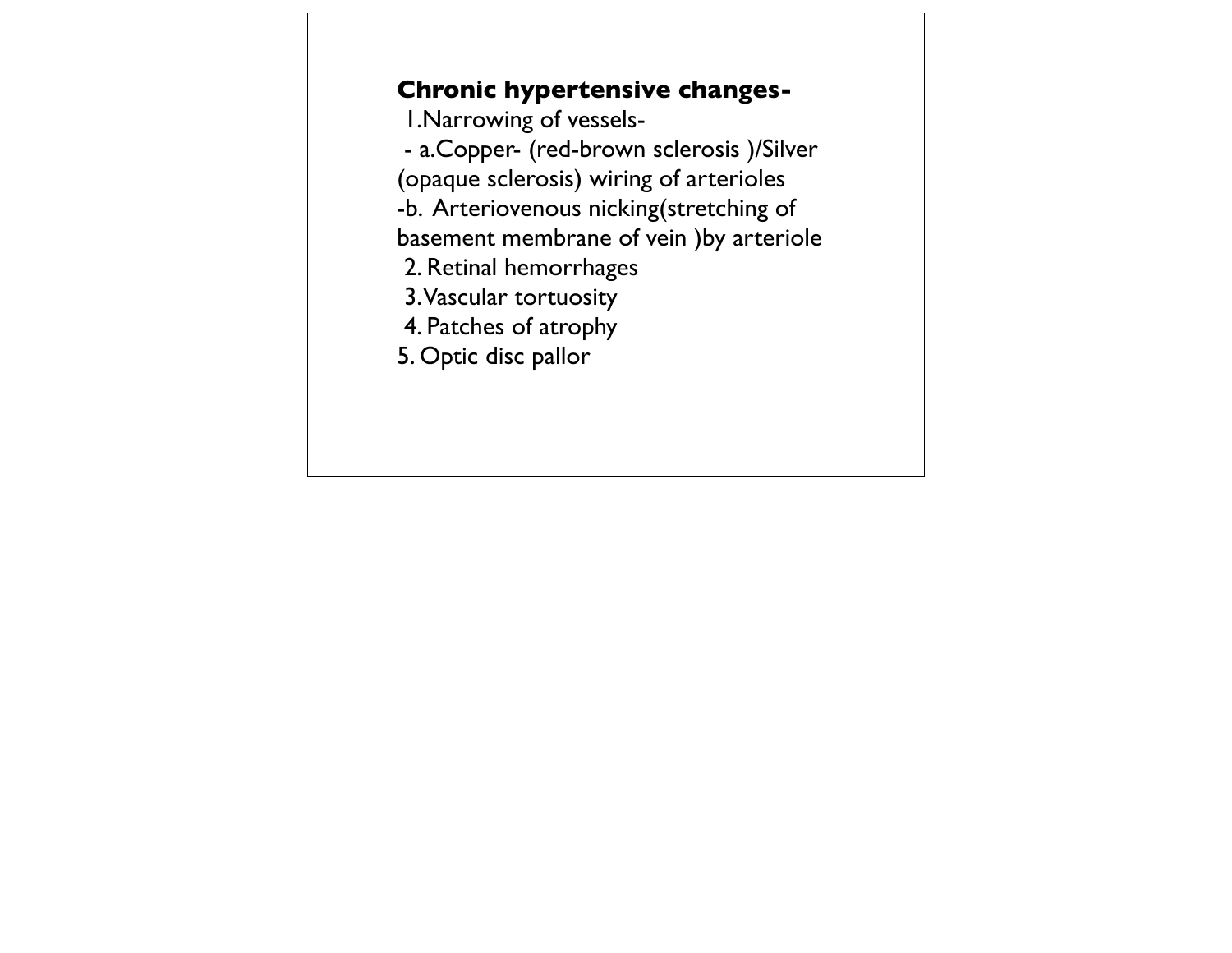#### **TREATMENT**

For hypertensive emergency-

1. Nitroglycerin.

2. IV Beta Blocker-Labetalol, esmolol,

3. Hydralazine

4. Vasotec

 For Chronic Disease -- Numerous **Medicines**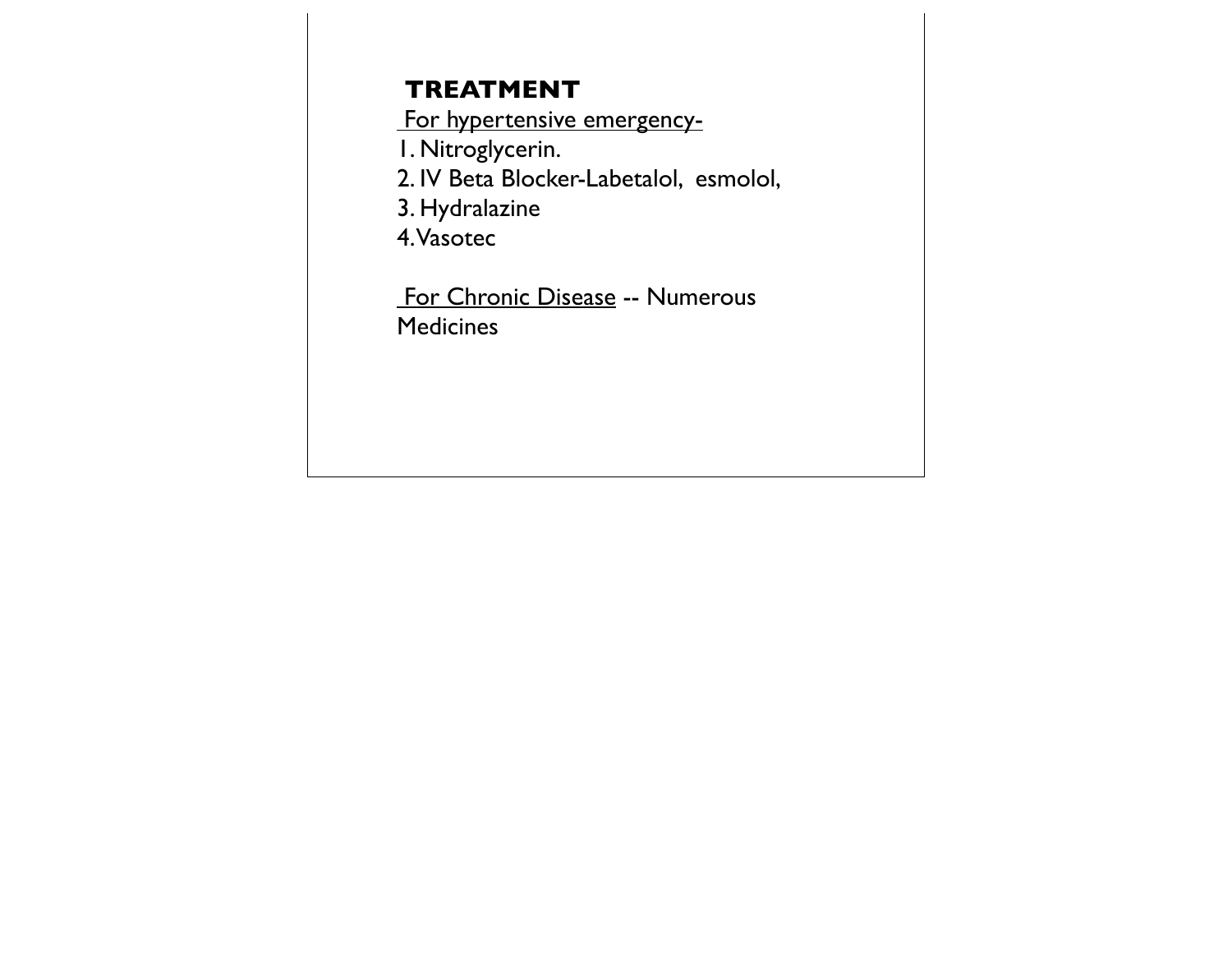# **FURTHER TESTS**

1. EKG

2. Bun/creatinine

3. Possible head CT scan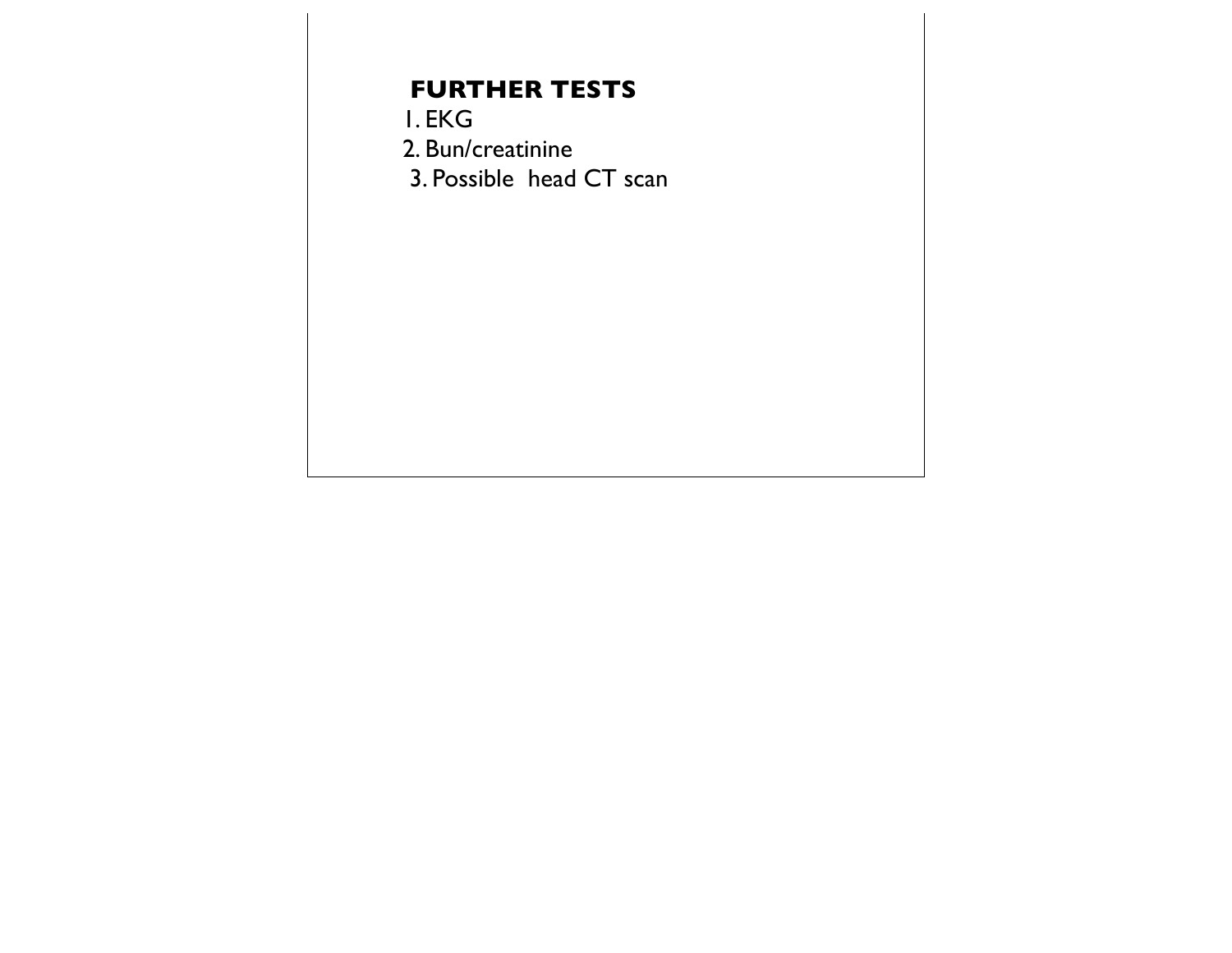# **EPIDEMIOLOGY**

-20% of population has hypertension

-70% of people over 70 have hypertension